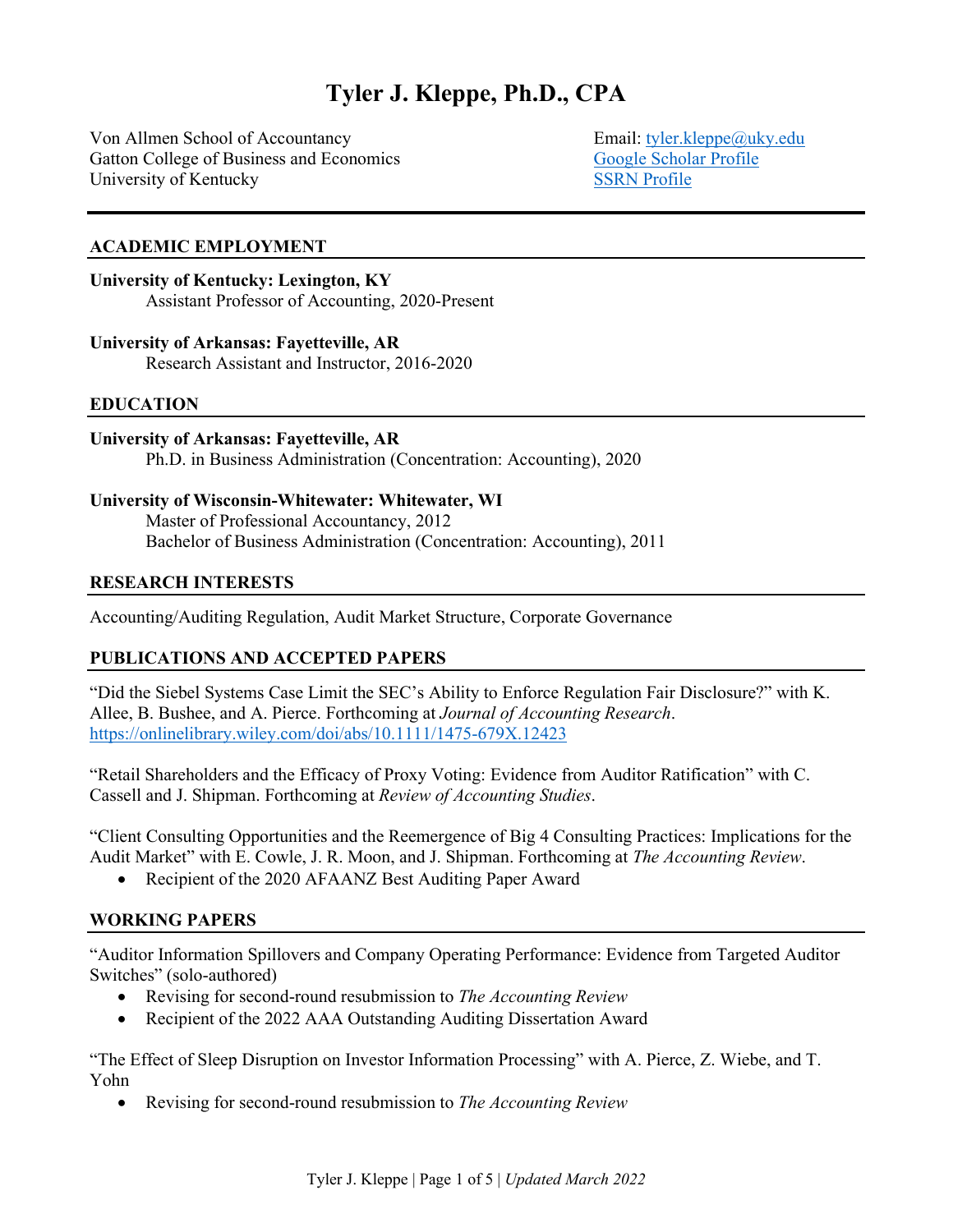"The Efficacy of PCAOB Operational Decision Making" with J. Blann and J. Shipman

• Revising for second-round resubmission to *Contemporary Accounting Research*

"Demand Uncertainty and the Production of Audit Services" with D. Ayres, J. Shipman, and J. Stanfield

• Revising for second-round resubmission to *Auditing: A Journal of Practice and Theory*

"PCAOB Inspections, Knowledge Diffusion, and Corporate Tax Planning Effectiveness" with J. Blann and N. Goldman

• Preparing for journal submission

"Extreme Weather Exposure and Managerial Short-Termism: Do Managers Manipulate Real Activities to 'Weather the Storm?'" with J. Blann

• Preparing for journal submission

"Does Corporate Access Facilitate Informed Trading? Evidence from Trading in Advance of Internal Control Disclosures" with C. Cassell, A. Pierce, and M. Warren

• Preparing for journal submission

# **PROFESSIONAL SUMMARY PUBLICATIONS**

- "The Efficacy of PCAOB Operational Decision Making" with J. Blann and J. Shipman. *The CLS Blue Sky Blog: Columbia Law School's Blog on Corporations and the Capital Markets*. May 11, 2021.
- "Did the Siebel Systems Case Limit the SEC's Ability to Enforce Regulation Fair Disclosure?" with K. Allee, B. Bushee, and A. Pierce. *Harvard Law School Forum on Corporate Governance*. September 5, 2019.
- "Is Shareholder Voting an Effective Corporate Governance Tool?" with C. Cassell and J. Shipman. *The CLS Blue Sky Blog: Columbia Law School's Blog on Corporations and the Capital Markets*. October 3, 2018.

# **RESEARCH PRESENTATIONS (\* presented by co-author)**

AAA Southeast Region Doctoral Student Faculty Interchange (Invited Discussion), 2022 (Scheduled) Deloitte/University of Kansas Auditing Symposium (Refereed Presentation), 2022 \* (Scheduled) University of Kentucky Workshop Series, 2022 (Scheduled) AAA Auditing Section Midyear Meeting (Invited Discussion), 2022 AAA Annual Meeting (Refereed Presentation), 2021 \* Sustainable Finance Forum (Invited Discussion), 2021 Bolzano-Padova Accounting Summer Camp (Refereed Presentation), 2021 \* AFAANZ Annual Conference (Refereed Presentation), 2021 \* Miami University (Invited Workshop), 2021 UNT Accounting Research Conference (Refereed Presentation), 2021 \* AAA FARS Midyear Meeting (Refereed Presentation), 2021 \* AAA FARS Midyear Meeting (Refereed Presentation), 2021 AAA FARS Midyear Meeting (Invited Discussion), 2021 AAA Auditing Section Midyear Meeting (Refereed Presentation), 2021 \* AAA Auditing Section Midyear Meeting (Refereed Presentation), 2021 Hawaii Accounting Research Conference (Refereed Presentation), 2021 Hawaii Accounting Research Conference (Invited Discussion), 2021 University of Kentucky Workshop Series, 2020 AAA Annual Meeting (Refereed Presentation), 2020 \*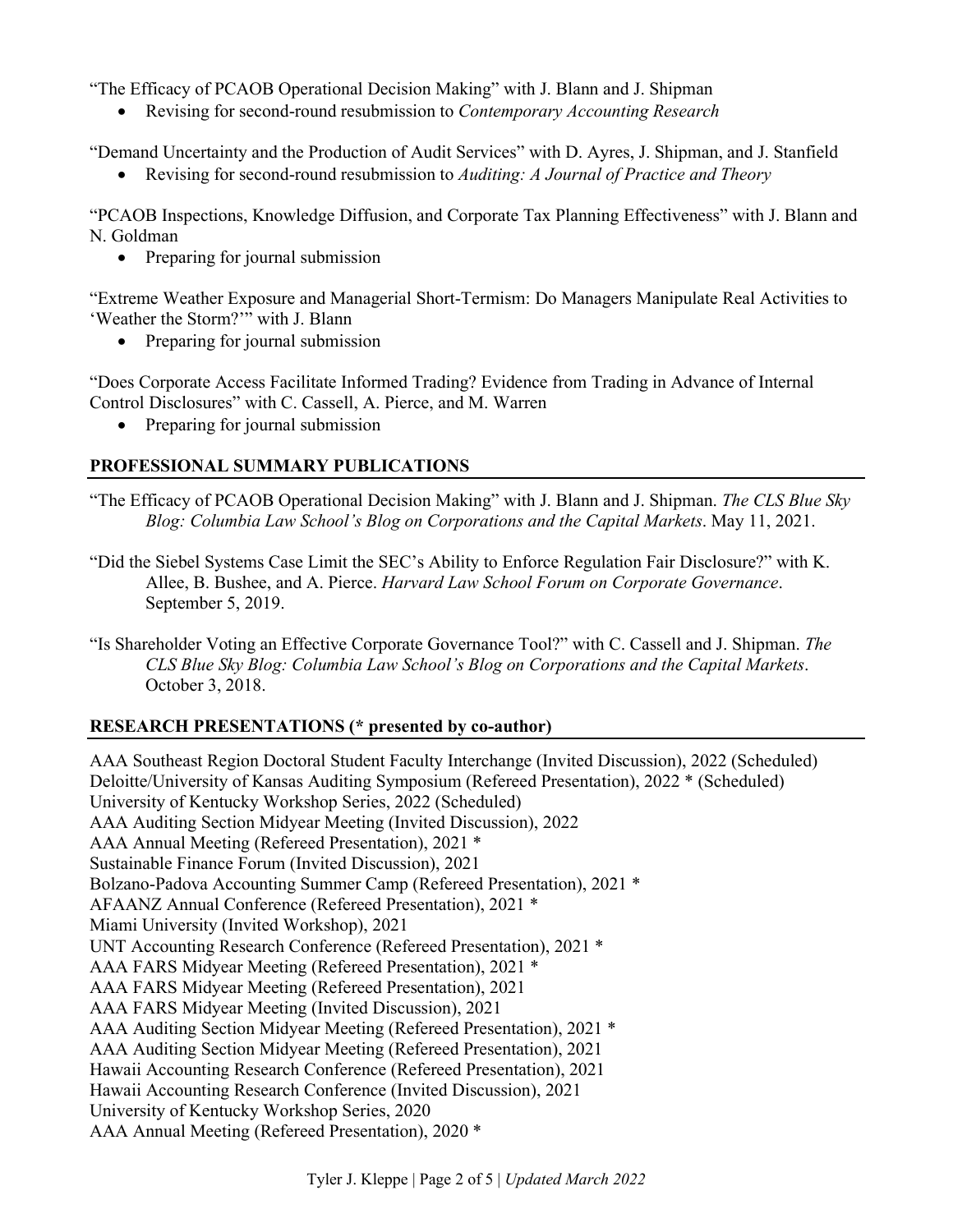AFAANZ Annual Conference (Refereed Presentation), 2020 \* AAA Auditing Section Midyear Meeting (Refereed Presentation), 2020 \* AAA Auditing Section Midyear Meeting (Refereed Presentations x2), 2020 University of Kentucky (Invited Workshop), 2020 AAA Miami Rookie Camp, 2019 BYU Accounting Research Symposium (x2), 2019 \* University of Arkansas Workshop Series, 2019 AAA Annual Meeting (Refereed Presentation), 2019 International Symposium on Audit Research (Refereed Presentation), 2019 \* AAA/Deloitte Foundation/J. Michael Cook Doctoral Consortium, 2019 UTS Australian Summer Accounting Conference (Refereed Presentation), 2019 \* AAA FARS Midyear Meeting (Refereed Presentation), 2019 \* BYU Accounting Research Symposium, 2018 \* University of Arkansas Workshop Series, 2018 AAA Annual Meeting (Refereed Presentation), 2018 University of Wisconsin-Madison (Invited Workshop), 2018 International Symposium on Audit Research (Refereed Presentation), 2018 European Accounting Association Annual Congress (Refereed Presentation), 2018 \* Deloitte/University of Kansas Auditing Symposium (Refereed Presentation), 2018 University of Arkansas Workshop Series, 2017 Arkansas Accounting Research Conference (Refereed Presentation), 2017 \*

## **TEACHING EXPERIENCE**

University of Arkansas: Audit and Assurance Services; Intermediate Accounting III University of Kentucky: Intermediate Accounting II

## **SERVICE**

University of Kentucky: Von Allmen School of Accountancy: Ph.D. Policy Committee, 2020-Present Scholarship Engagement/Excellence Committee, 2021-Present Ph.D. Student Coding Camp, 2021 Ph.D. Student Lyceum, 2021 Dissertation Committee Member (Initial Placement): Wenyin Li, 2023 graduate (TBD)

## Journal Reviewer:

*The Accounting Review Contemporary Accounting Research Auditing: A Journal of Practice and Theory Accounting Horizons European Accounting Review The British Accounting Review International Journal of Auditing*

Conference Reviewer/Discussant/Moderator: AAA Annual Meeting AAA Auditing Section Midyear Meeting AAA FARS Midyear Meeting AAA Southeast Region Doctoral Student Faculty Interchange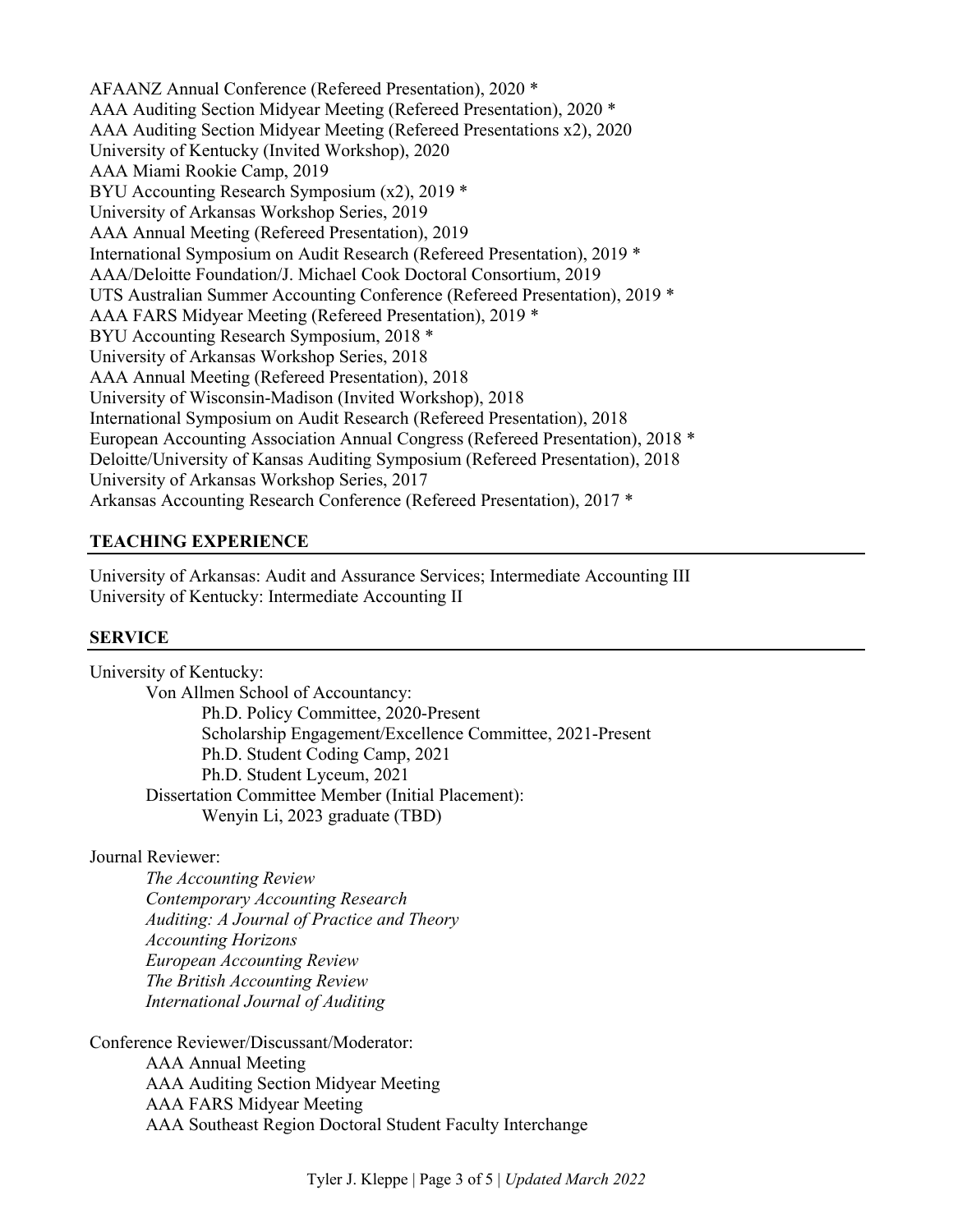Arkansas Accounting Research Conference Hawaii Accounting Research Conference Sustainable Finance Forum

Textbook Reviewer:

Cost Accounting with Integrated Data Analytics, 1st Edition (Wiley)

# **CONFERENCE PARTICIPATION**

AAA Annual Meeting: 2018, 2019 AAA Auditing Section Midyear Meeting: 2017, 2018, 2019, 2020, 2021, 2022 AAA Auditing Section Midyear Meeting Doctoral Consortium: 2018 AAA/Deloitte Foundation/J. Michael Cook Doctoral Consortium: 2019 AAA FARS Midyear Meeting: 2021 AAA Miami Rookie Camp: 2019 AAA New Faculty Consortium: 2021 AAA Southeast Region Doctoral Student Faculty Interchange: 2022 (Scheduled) AFAANZ Annual Conference: 2021 Arkansas Accounting Research Conference: 2017, 2018, 2019 Bolzano-Padova Accounting Summer Camp: 2021 *Contemporary Accounting Research* Conference: 2021 *Contemporary Accounting Research* Virtual Event on Textual Analysis: 2021 Deloitte/University of Kansas Auditing Symposium: 2018, 2022 (Scheduled) Hawaii Accounting Research Conference: 2021 International Symposium on Audit Research: 2018, 2019 Oklahoma State Accounting Research Conference: 2017, 2018, 2019 PCAOB Conference on Auditing and Capital Markets: 2020, 2021 Sustainable Finance Forum: 2021 Texas Audit Research Symposium: 2019 University of Illinois Symposium on Auditing Research: 2018, 2020 University of Illinois Symposium on Auditing Research Doctoral Consortium: 2018 UNT Accounting Research Conference: 2021

# **AWARDS AND HONORS**

AAA Outstanding Auditing Dissertation Award, 2022 Institute for the Study of Free Enterprise Competitive Research Grant, 2021 Hawaii Accounting Research Conference Best Reviewer Award, 2021 AFAANZ Best Auditing Paper Award, 2020 AAA/Deloitte Foundation/J. Michael Cook Doctoral Fellow, 2019 Finalist for Walton College of Business Graduate Student Excellence in Teaching Award, 2019 Richard E. and Tamara D. Greene Doctoral Fellow, 2018-2020 Distinguished Doctoral Fellow, University of Arkansas, 2016-2020 AICPA Elijah Watts Sells Award, 2012 Chancellor's Scholar Award, University of Wisconsin-Whitewater, 2011 James R. Connor Leadership Grant, University of Wisconsin-Whitewater, 2011

# **ACADEMIC AND PROFESSIONAL AFFILIATIONS**

American Accounting Association (AAA) American Institute of Certified Public Accountants (AICPA) Auditing Section of the American Accounting Association Beta Alpha Psi International Honor Organization